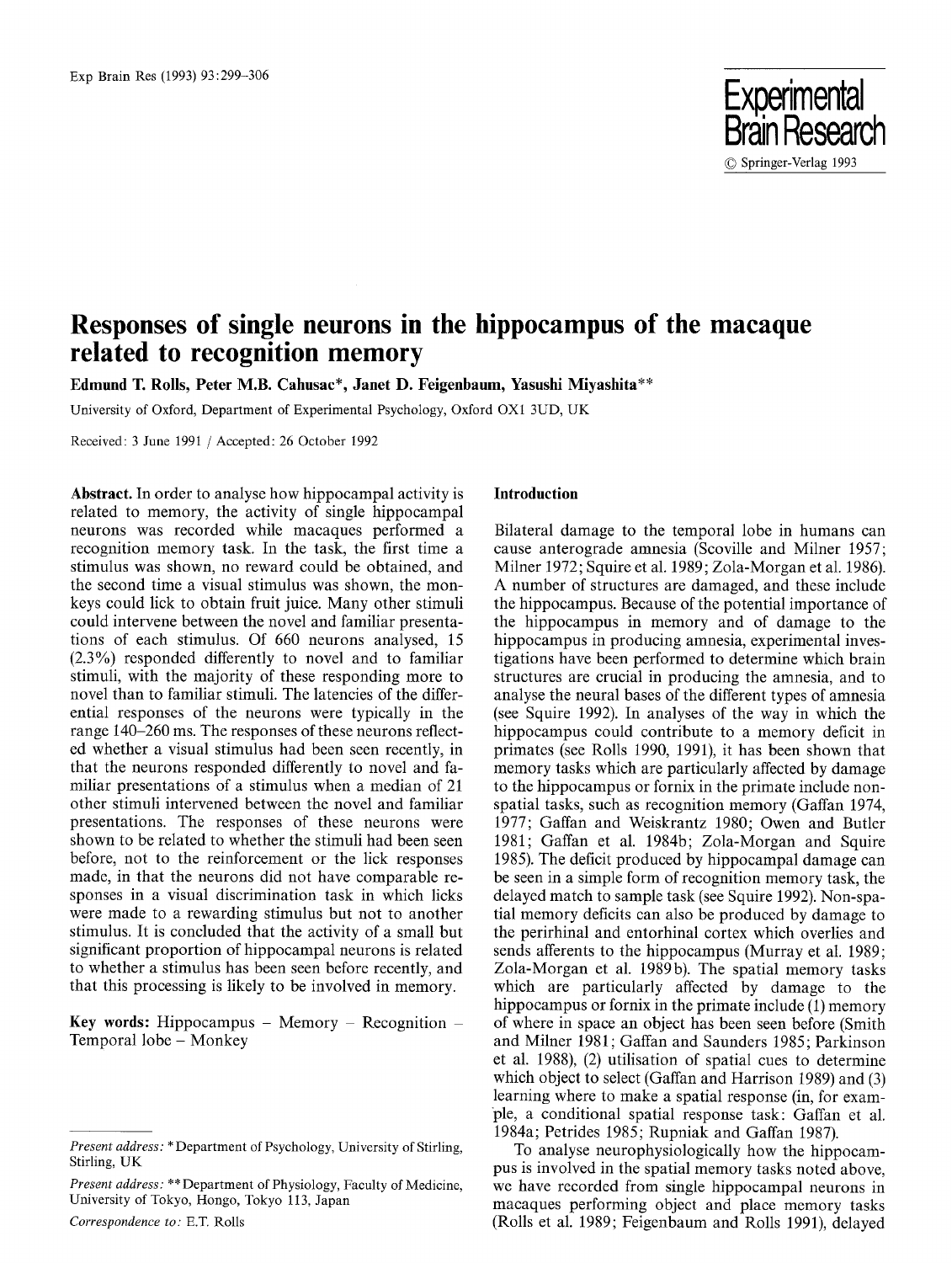spatial response tasks (Cahusac et al. 1989), and conditional spatial response tasks (Miyashita et al. 1989). In this paper we describe an analysis of hippocampal neuronal activity in macaques performing a non-spatial memory task: recognition memory for pictures. The recognition task used was running recognition of stimuli which were shown only twice daily  $-$  once as novel and once as familiar  $-$  and in which a variable number of other stimuli intervened between the novel and familiar presentations of a stimulus. This task was used because it is known to be impaired by damage to structures in the medial temporal lobe (such as the hippocampus and overlying structures such as the entorhinal and perirhinal cortex which provide routes for information to reach the hippocampus), and because this task enabled estimation of the number of intervening stimuli over which the memory of hippocampal neurons was retained.

# **Materials and methods**

#### *The serial recognition task*

The monkeys were trained to perform a serial recognition task which was an automated version of one used previously (cf. Gaffan 1977; Rolls et al. 1982). Each stimulus was presented twice daily, once as novel and once as familiar. When a stimulus was novel, the monkey had to refrain from licking in order to avoid the taste of saline. When a stimulus was familiar, the monkey could obtain fruit juice by licking the tube in front of his mouth. Up to 17 other stimuli intervened between the novel and familiar presentations of a given stimulus, and not more than three novel or familiar stimuli occurred consecutively. Many of the stimuli were completely novel and others had been seen before, but only a number of days previously. The time interval between stimuli was 6 s. The stimuli were displayed 30 cm from the monkey on a colour video monitor which subtended 12 deg at the retina. The stimuli were either pseudocoloured stimuli digitised with a frame-grabber from the television, or were simple geometric shapes such as boundary curvature descriptors (Schwartz et al. 1983). The resolution of these images was 256 pixels wide by 256 pixels high with 256 gray levels or colors. The stimuli were stored on a PDPll or Microvax II computer disk ready for random access loading into an AED512 video framestore. A 0.5 s signal tone (400 Hz) preceded the presentation of the stimulus and if the monkey was looking correctly at the monitor screen before the stimulus appeared, he had sufficient time to perform the discrimination and obtain multiple licks of the fruit juice tube in the short (1.0 s) period in which the stimulus was on. This procedure was designed to ensure fixation of the stimuli (Rolls et al. 1979). Recordings of the electro-oculogram (EOG) confirmed that this procedure resulted in consistent fixation of the stimuli. The task was completely computer-controlled to ensure that no influence of the experimenters on the monkey's behaviour or on the neuronal activity was possible. The computer switched the stimuli on and off for each trial and synchronized its data collection so that the stimulus was turned on at the start of the 21st bin of a peristimulus time histogram. (Each bin of the 100-bin histogram was normally 20 ms in duration.)

#### *Control visual discrimination task*

The monkeys were also trained to perform a visual discrimination task which was run as a control to ensure that any results obtained were not due to obtaining reinforcement (fruit juice), movements associated with licking for the fruit juice, or other extraneous factors. If a circle (the positive discriminative stimulus  $(S + )$ ) appeared

on the monitor, the monkeys could lick to obtain a fruit juice reward, and if a square of the same area and luminance (the negative discriminative stimulus  $(S-)$ ), appeared the monkey had to withhold licking in order to avoid aversive hypertonic saline.

#### *Recording techniques*

The activity of single neurons was recorded with glass-insulated tungsten microelectrodes (after Merrill and Ainsworth 1972, but without the platinum plating) in three male macaque monkeys *(Macaca mulatta)* (weight 3.0-4.5 kg) seated in a primate chair using techniques which have been previously described (Rolls et al. 1976, 1982). The monkeys had been implanted under thiopentone sodium anaesthesia (5%, initial dose 1 ml i.v., preceded by tranquillization with ketamine at 10mg/kg i.m.) with stainless-steel holders on which an adaptor could be fitted for the later daily recording sessions. The action potentials of single cells were amplified using techniques described previously (Rolls et al. 1979), were converted into digital pulses using the trigger circuit of an oscilloscope and were analysed on-line using a PDP11 or Microvax II computer. The computer collected peristimulus rastergrams of neuronal activity for each trial and displayed, printed and stored each trial, as well as computing the peristimulus time histogram by summing trials of a given type. To facilitate latency measurements, the cumulative sum distribution was calculated from the sum peristimulus time histogram. For each trial, the number of action potentials occurring in a 500 ms period (and a 250 ms period) starting 100 ms after the stimulus onset was printed. This period of 500 ms was chosen because the neurons studied responded to visual stimuli with latencies which were typically 100 ms or more, and the monkeys consistently fixated the stimuli for more than 500 ms. Fixation of the stimuli was confirmed using permanently implanted silver/silver chloride electrodes for EOG recording. The EOG recordings indicated eye position with an accuracy of 1-2 deg and were sampled by the computer every 10 ms and saved with the action potentials for each trial.

X-radiographs taken in the coronal and parasagittal planes were used to locate the position of the microelectrode in each recording track relative to permanently implanted reference electrodes and bony landmarks such as the posterior tip of the sphenoid bone (Aggleton and Passingham 1981). At the time of histology, the animals were tranquillised with ketamine (10 mg/kg i.m.), deeply anaesthetized with intravenous pentobarbitone sodium (30 mg/kg initially), and perfused with normal saline followed by 10% formal saline. Sharpened hollow tubes (diameter 1.5 mm) were passed stereotaxically through the brain parallel to the intra-aural/inferior orbital plane to provide a dorso-ventral reference point between sections. The position of cells was reconstructed from the X-ray  $co$ -ordinates taken together with serial,  $50$ - $\mu$ m histological sections in the coronal plane, stained with cresyl violet (which showed the reference electrodes), and microlesions made at the end of some of the microelectrode tracks. Drawings were made in coronal planes 0.5 mm apart from the X-radiographs, showing the position of the electrode at the end of each track with a  $\times$  10 scale. (The X-radiographs were corrected for the 10% magnification). The position of each unit recorded was marked on these drawings. Towards the end of each experiment (in the last 2-3 weeks), small electrolytic lesions  $(40-80 \mu A)$  for 50-60 s) were made at the end of each recording session, usually at the site of a responsive neuron. X-rays were again taken. This allowed the relationship between positions measured from radiographs and the position in the brain when the microlesions were identified histologically to be calculated. A linear regression was then performed in each of the three dimensions between measurements in the brain and measurements on the radiographs. The accuracy of reconstruction according to this method was better than  $0.5$  mm.

# *Analysis*

For each cell, measures of responses were calculated from the total number of action potentials occurring during each trial in the peri-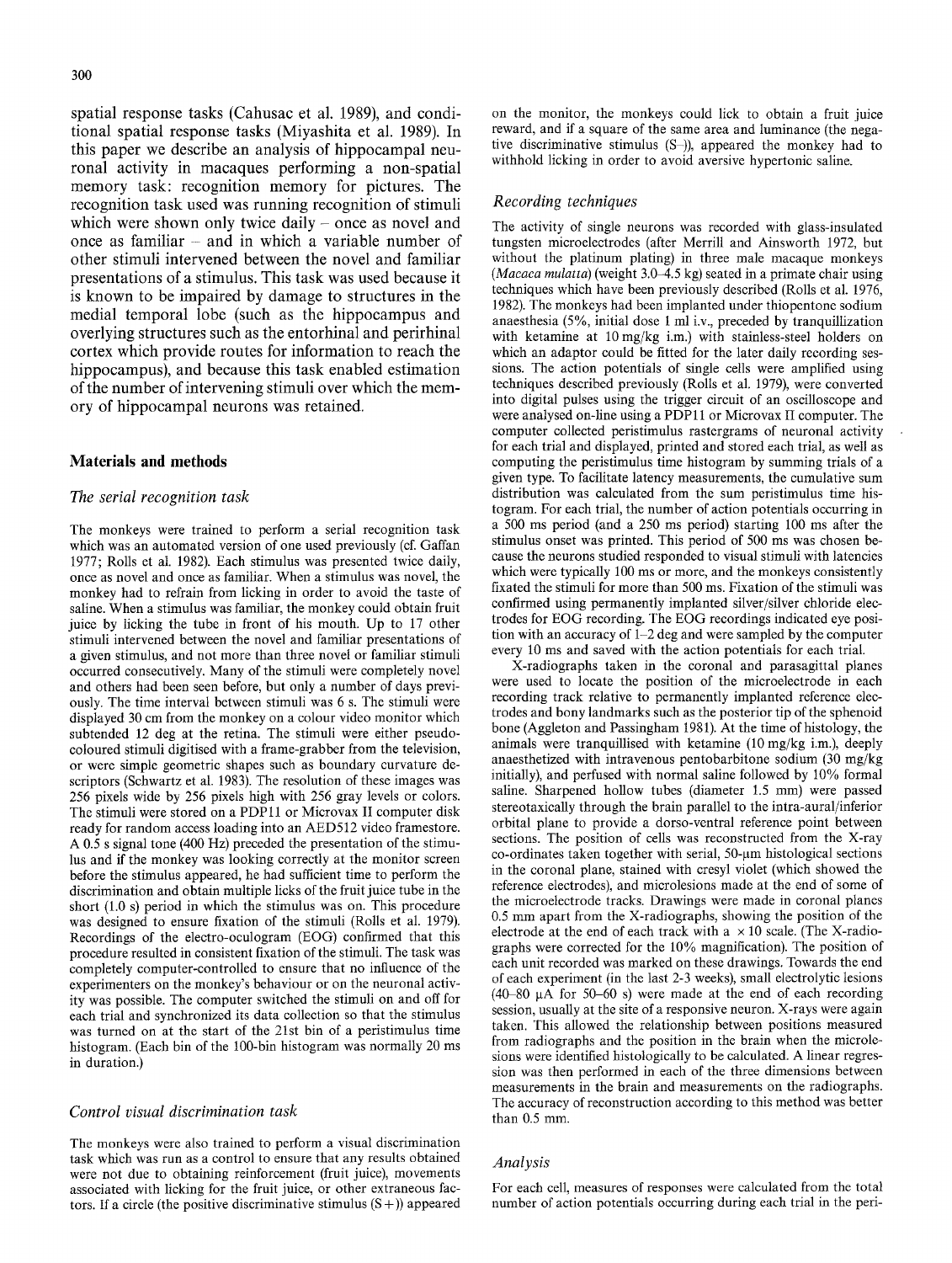od 100-600 ms following stimulus onset. This period was chosen for the reasons given above.

A Student's t-test was performed for the differences between the responses of each cell to novel and familiar stimuli. If a significant difference between the responses was found then a regression analysis was performed on the neuronal response as a function of the number of other stimuli that intervened between the novel and the familiar presentations of a given stimulus. The point where this regression line reached the level of response produced to novel stimuli gave an indication of the number of intervening stimuli for which the neuron responded differently to novel and familiar stimuli and was taken as the 'memory span'. The responses of each neuron to the  $S$  + and  $S$ -stimuli were also compared with a Student's t-test in the visual discrimination task, to check that the responses in the recognition tasks were not simply due to the fact that the monkey responded to novel stimuli as indicating that no behavioural response should be made, and to familiar stimuli as indicating that a lick response should be made to obtain fruit juice. Cells were classified as showing differential responses to novel and familiar stimuli if the *t*-test was significant beyond the  $P < 0.05$  level, but for most of the cells described here with differential responses, the differences were significant at beyond the  $P < 0.01$  level. To test whether more cells had significant results than would be expected by chance, the number of cells with significant results at each level (e.g.  $P < 0.05$ ,  $P < 0.01$  and  $P < 0.001$ ) found in an analysis of vari-



Fig. 1A-D. Peristimulus time histograms and rastergrams of the activity of a hippocampal neuron recorded in the serial recognition task. A Novel stimulus; **B** familiar stimulus; **C** S– stimulus; **D** S + stimulus. In the rastergrams, each vertical line represents one action potential from the neuron, and each row shows data for one trial. The visual stimulus appeared at time 0. Lick responses made by the

ance was compared using a goodness of fit Chi-square test with the number that would be predicted by chance.

The latency of neuronal responses, or the differential latency of the neuronal response, i.e. the latency at which the neuron fired significantly differently in two conditions, such as two different stimulus positions, was determined using cumulative sum, and running mean, statistics. The cumulative sum (Woodward and Goldsmith 1964) was calculated on line, using 18 prestimulus bins as the reference. The point at which the slope of the cusum changed was taken as the latency. Running mean t-tests, which compared the mean number of neuronal spikes in 18 prestimulus bins with the mean number of spikes in two, three, four or five poststimulus bins, were performed over the sums of trials in any one condition, for the difference of the sums of trials for two conditions, or for the cumulative sums of these arrays of values.

# **Results**

The activity of 660 neurons in the hippocampus or parahippocampal gyrus was analysed in three monkeys during the performance of the serial recognition task.

Peristimulus time histograms and rastergrams of the activity of one hippocampal neuron recorded in the serial



monkey to obtain fruit juice are shown by L. The neuron responded by increasing its firing rate to novel stimuli, but not to the same stimuli when they were familiar. Small responses were found on some  $S$  + and  $S$  - trials, when these stimuli had not been seen for several intervening trials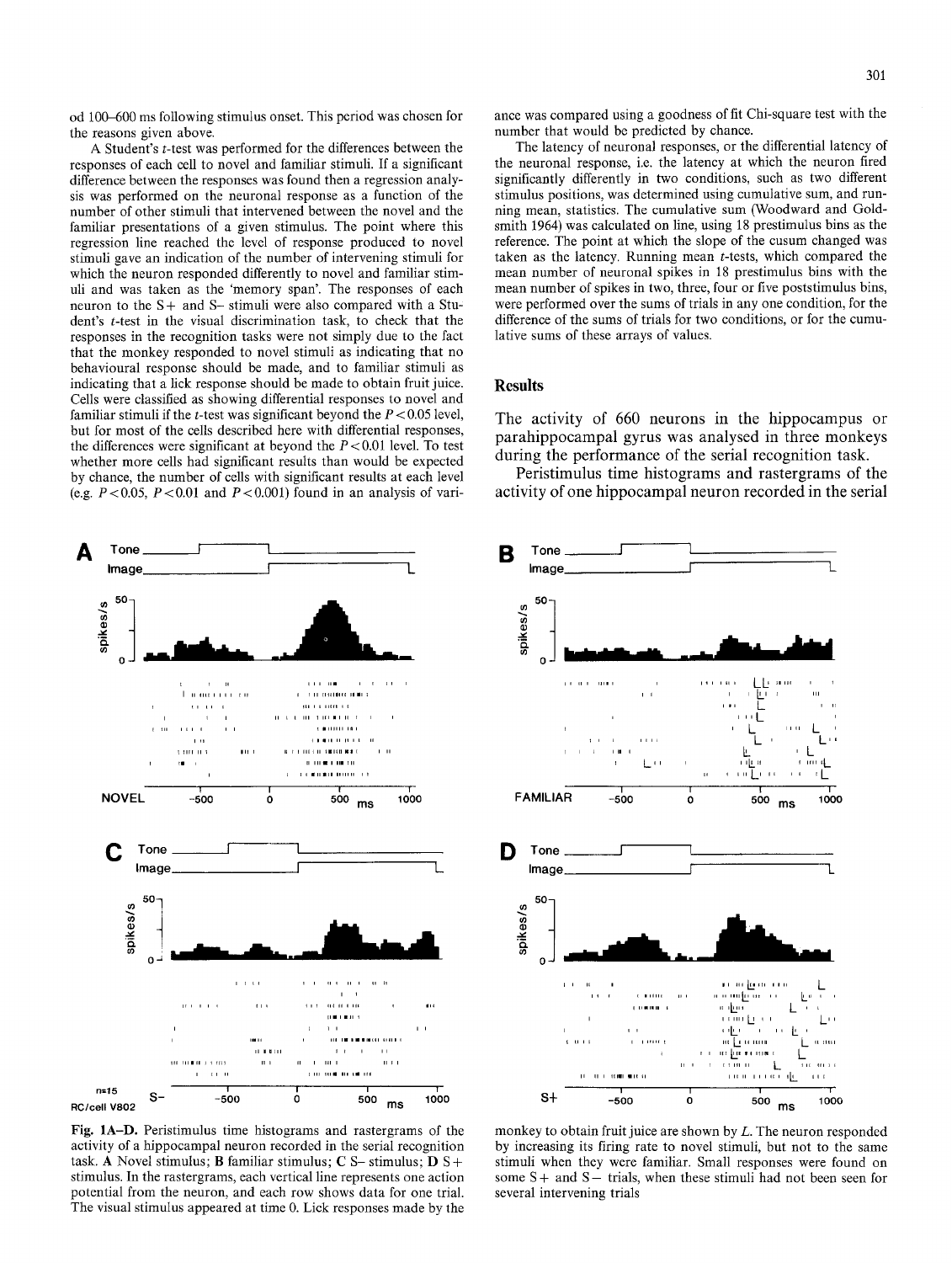

**Fig. 2. The responses of a hippocampal neuron in the recognition and association memory tasks. The neuron responded to novel stimuli (N) by increasing its firing rate, and did not respond** to **familiar stimuli (F) in the recognition memory task. In the association memory task, the neuron did not respond to aversive (S-) nor**  to rewarding  $(S +)$  stimuli. The histograms show the mean and the **standard error of the response, and the spontaneous firing rate is also shown as the baseline rate** 

**recognition task are shown in Fig. 1A, B. It is shown in Fig. 1B that the neuron did not respond to the stimuli when they were familiar. The licks made to the familiar stimuli are indicated by the L symbols. Figure 1A indicates that, in contrast, the neuron did respond to the same stimuli when they were novel. This difference, over all the data collected, was significant at the P < 0.001 level, and the latency of the differential response, again de-** **termined over many more trials than those illustrated, was 160 ms.** 

**The responses of another hippocampal neuron in the recognition and association memory (i.e. visual discrimination) tasks are compared in Fig. 2. The neuron responded to novel stimuli by increasing its firing rate and did not respond to familiar stimuli in the recognition memory task. In the association memory task (i.e. the visual discrimination task), the neuron did not respond**  to the  $S-$  or to the  $S+$  stimuli, so that the differential **neuronal responses in the recognition memory task were not due to different associations with reinforcement or to different lick responses made. It was a criterion for a neuron to be classified as responding in relation to recognition that its responses could not be accounted for by an association with reinforcement or by lick responses, as controlled by comparing the activity of each neuron in the recognition and association memory tasks.** 

**Peristimulus time histograms and rastergrams of the activity of a hippocampal neuron as a function of the number of other stimuli which intervened between the novel and familiar presentations of a given stimulus are shown in Fig. 3. The neuronal response to the stimuli when novel is shown in Fig. 3A and the lack of neuronal response when the stimulus is presented again with no intervening stimuli is shown in Fig. 3B. However, if two stimuli intervened between the novel and familiar presentations of a stimulus then a small neuronal response occurred (Fig. 3C), and as the number of intervening stimuli became larger (i.e. as the repeated stimuli became less familiar), the neuronal response became larger and more like that to novel stimuli (Fig. 3D,E). Such data also** 



**Fig. 3A-E. Peristimulus time histograms and rastergrams of the activity of a hippocampal neuron as a function of the number of other stimuli**  that intervened between the novel  $(A)$  and familiar  $(B-E)$  presentations of a given stimulus. Conventions as in Fig. 1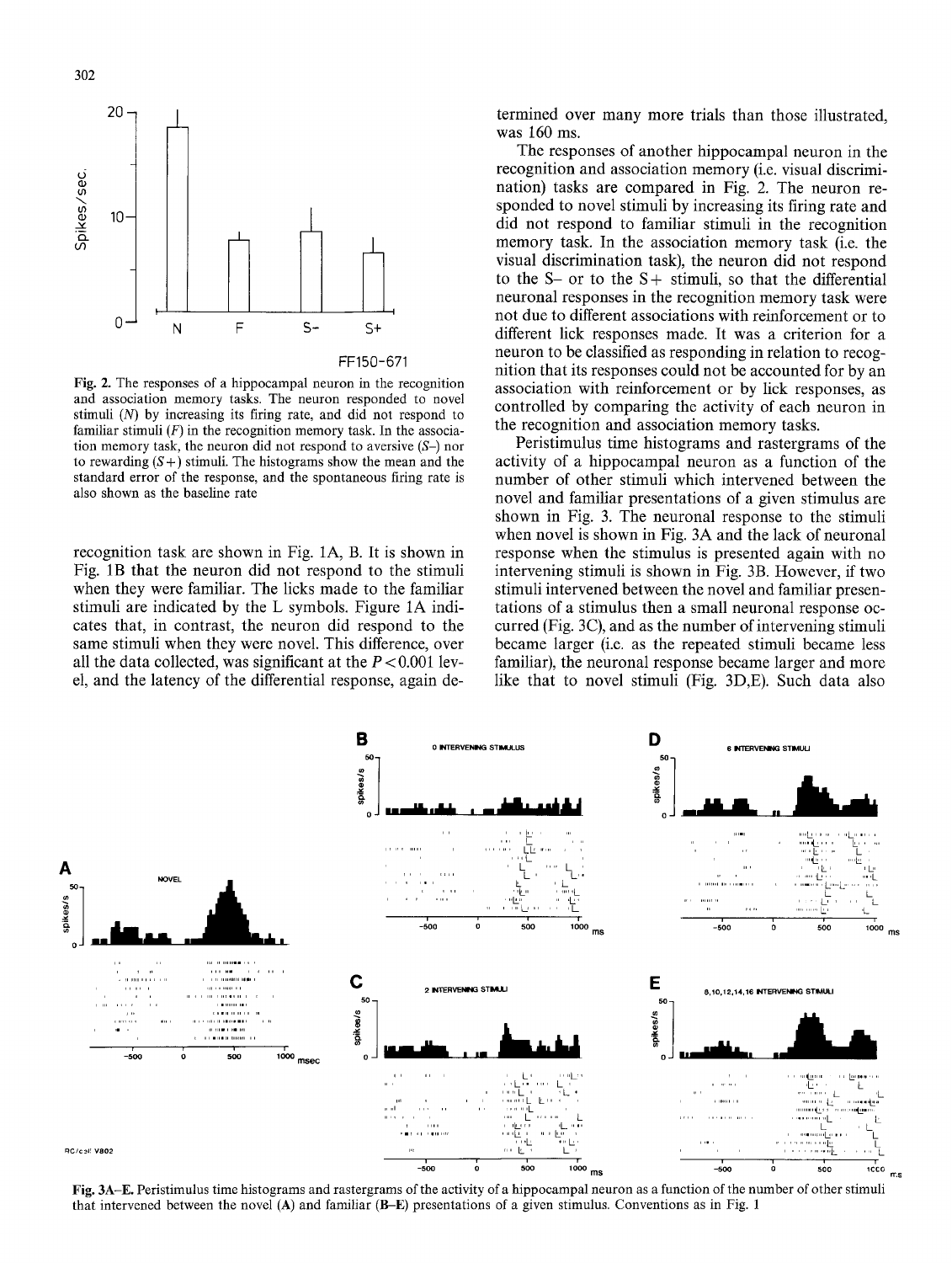

Fig. 4. The responses of a hippocampal neuron as a function of the number of intervening stimuli. The regression line through the responses to different numbers of intervening stimuli is shown. The mean response is shown. The *vertical lines* show the standard errors. N, Response to novel stimuli

provide clear evidence that the neuronal response is not related to the behavioural responses being made in the task, which for all values of the number of intervening stimuli consisted of lick responses. (A period of reduction in the spontaneous firing rate of the neuron during the tone period, during which the monkey prepared to perform the novelty/familiarity discrimination, is evident in Fig. 3, and in Fig. 1, and was common in the neurons described here. We note that this effect enabled the neurons to discriminate with a maximal difference of firing rate between novel and familiar stimuli.)

The responses of a hippocampal neuron as a function of the number of intervening stimuli are shown in Fig. 4. The regression line through the responses to different numbers of intervening stimuli is shown. The regression line in this case showed that the response to familiar stimuli became equal to that to novel stimuli with 14 intervening stimuli, thus defining a 'memory span' for this neuron of 14 intervening stimuli. (In an earlier investigation by Rolls et al. (1982), the possibility of fitting the data to an exponential regression as compared to a linear regression was considered. In this paper a linear regression was used, partly to facilitate direct comparisons with the memory spans of neurons recorded in the inferior temporal visual cortex (Baylis and Rolls 1987) and amygdala (Wilson and Rolls 1993).

Of the 660 neurons analysed in the hippocampus and parahippocampal gyrus in the serial recognition tasks, 15 (2.3%) responded differentially to novel and familiar stimuli and did not have differential neuronal activity in the discrimination task which could have accounted for their responses in the recognition task. (In the visual discrimination task, these neurons typically had no statistically significant responses relative to the prestimulus firing rate or only small responses to the reward-associated  $(S +)$  and saline-associated  $(S -)$ , visual stimuli. Data from a neuron that had a small response to the  $S+$  and  $S-$ , but



Fig. 5. The latencies of the differential responses of the neurons to novel and familiar stimuli of the population of neurons

a much larger response to novel stimuli, is illustrated in Fig. 2. Some of the neurons that responded to novel stimuli responded in the discrimination task to the discriminanda as novel if the discriminanda had not been seen for many trials, i.e. even in the visual discrimination task: these neurons could not respond on the basis of reinforcement, but on the basis of familiarity.) Of these 15 neurons, 14 responded to novel stimuli (12 by an increase in rate and 2 by a decrease), and 1 to familiar stimuli (by an increase in rate). The responses of this population of neurons occurred to all the novel stimuli used; their responses were not pattern specific. This population of neurons did not have statistically significantly different responses to novel and familiar stimuli just because many statistical tests were performed and some significant results would be expected, in that nine of these cells had effects significant at  $P < 0.001$ , one such result would be expected by chance, and the probability of this unlikely outcome, as evaluated with a binomial test, was  $P < 3 \times 10^{-9}$ .

The memory spans of the population of 15 neurons in the hippocampus and parahippocampal gyrus that responded differently to novel and familiar stimuli had a median of 21 intervening stimuli and an interquartile range of 14–62 intervening stimuli. It should be noted that the neurons were tested with only up to 17 intervening stimuli so that some of these values are based on linear extrapolation. Nevertheless, the point made by these memory span analyses is that the neurons reflect a memory which is much longer than that for the past one or two stimuli.

The latencies at which these neurons responded differently to novel and familiar stimuli are shown for this population of 15 neurons in Fig. 5. The differential response latencies were typically in the range 140-260 ms.

The sites at which these neurons were recorded in the hippocampus are shown in Fig. 6. The neurons were found not only in the dentate gyrus but also in the CA3 and CA1 pyramidal cell regions.

# **Discussion**

First, this study shows that there are some neurons in the hippocampus of the primate with responses that differen-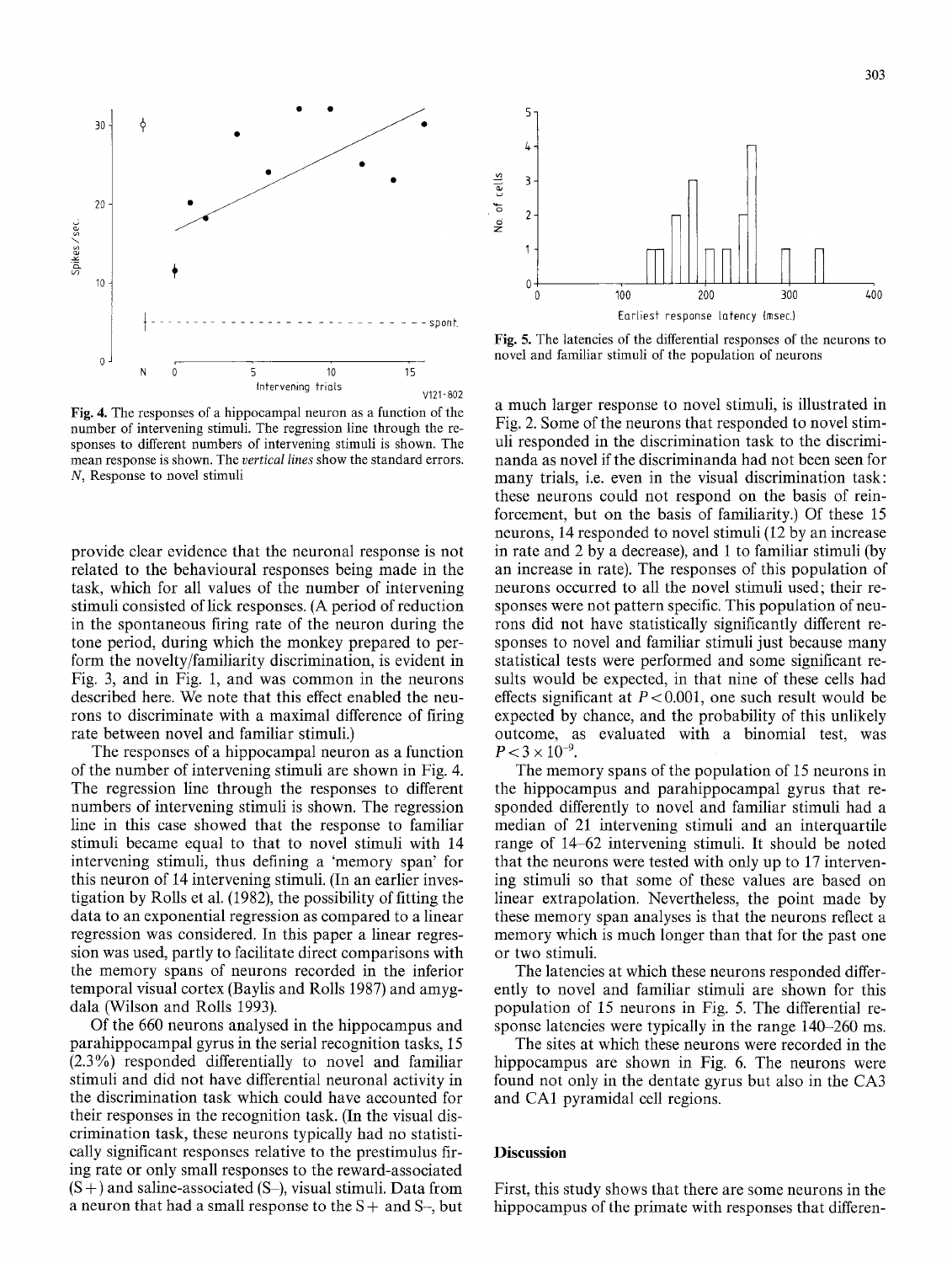

Fig. 6. The sites (shown by *squares)* in the hippocampus at which the neurons with differential responses to novel and familiar stimuli were recorded. The coronal sections are 7 and 13 mm posterior to the sphenoid (see Aggleton and Passingham, 1981). *CA3* and *CA1,*  hippocampal pyramidal cell regions; *DG*, dentate gyrus; TF-TH, parahippocampal gyrus

tiate between novel and familiar stimuli in a recognition task. The memory spans of these neurons are sufficiently long (with a median of 21 and an interquartile range of 14-62 intervening stimuli) for them to play a role in solving the recognition memory tasks for which the hippocampus has been shown to be necessary. In these lesion studies, the memory spans tested were typically in the range 0-12 (Gaffan 1974, 1977; Gaffan and Weiskrantz 1980; Owen and Butler 1981; Gaffan et al. 1984b; Zola-Morgan and Squire 1985). The information required to solve the recognition memory task is present in the responses of the neurons described here; and the correct behavioural responses in the recognition memory task being performed, with spans of up to 17 intervening stimuli, could be based on the responses of these neurons.

Second, the proportion of hippocampal neurons that responded in relation to recognition was  $low - 2.3\%$  in this study. This means that these neurons could easily be missed if a sample of neurons of less than several hundred were recorded from. We make this point because in a study of the responses of human hippocampus, neurons are being investigated during recognition memory tasks (Heit et al. 1988), but it is likely, based on our findings, that neurons which respond differently to novel and familiar stimuli will only be found if a rather large sample of neurons is studied. The low proportion of recognitionrelated neurons in the hippocampus may also account for the fact that Riches et al. (1991) did not report finding such neurons in their sample of hippocampal neurons, which was smaller than the one analysed here.

Third, it is of interest that the majority of these neurons had activity related to recent memory, rather than to memory of whether a stimulus had ever been seen before. The memory spans of the neurons were usually found to be, or were estimated to be, of finite length (with a median of 21 and an interquartile range of 14-62 intervening stimuli). Also, although the stimuli had been seen in some cases during testing on previous days, nevertheless the neurons described here responded to these stimuli as novel. It is of course possible that with further sampling in the hippocampus using completely novel stimuli, neurons will be found that respond only to stimuli which have never been seen before, and which could therefore be related to absolute recognition. In addition to responding to completely novel stimuli, the neurons described here responded as much to stimuli that had been seen a number of trials earlier in that day (as shown by their memory spans), and it is from this evidence that we relate their function to recent memory.

Fourth, the low proportion of hippocampal neurons which respond in the way described in the recognition memory task should not be unexpected if the hippocampus is involved in storing information. For neuronal networks which consist of interconnected neurons with Hebb-like synaptic modifiability, it is important that the proportion of neurons active in relation to any one memory or memory task is low, to maximise the number of memories which can be stored in the network (see Rolls 1987, 1989a,b, 1990; Rolls and Treves 1990; Treves and Rolls 1991). The finding that the neurons described here responded to all the novel stimuli (or, in one case, to all the familiar stimuli) suggests that these neurons do not themselves represent the information which is stored, for, if this were the case, the neurons should respond differently to the different visual stimuli. Rather, these neurons may reflect a read out from a memory store, and may be part of a system for interfacing the memory to the output.

Fifth, the question is raised of how the hippocampus is involved in recognition memory. In lesion studies, in which the fornix was sectioned, it has been found that the impairment in recognition memory tasks as usually implemented (e.g. "choose or respond to objects seen before", i.e. delayed match-to-sample, perhaps with intervening stimuli) is much less clear if delayed non-matchto-sample is used ("choose the novel stimulus") and if the monkeys are trained initially with the long (and therefore difficult) intervals between stimuli with which they are later tested (Gaffan et al. 1984b). The implication of this is that the deficit produced by the fornix section is due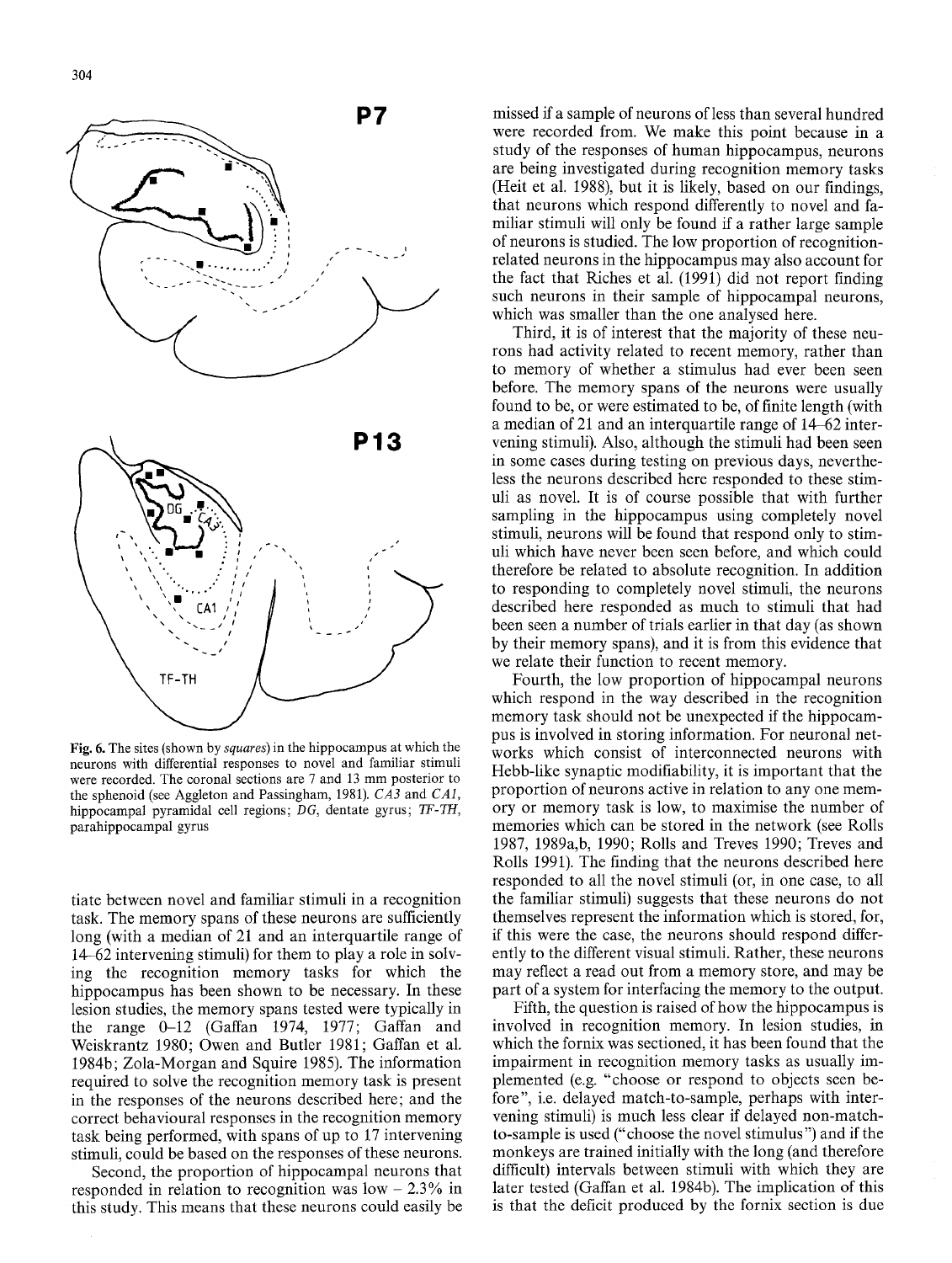not simply to an inability to distinguish novel from familiar stimuli, but perhaps just as much to a difficulty these lesioned animals have in altering their instrumental response strategies to make them suitable in a particular context. For example, the natural tendency of monkeys is to respond to novel stimuli, yet, in the context of the recognition memory task, they must respond to familiar stimuli. Further, the monkeys are typically pretrained to respond with short memory intervals, and part of their difficulty may arise when in the changing context of further training, they must learn to perform with long memory intervals (see Gaffan et al. 1984b). Further evidence for an impairment which may be related to difficulty with interfacing memory to certain types of behavioural response comes from the impairment produced by fornix section in monkeys learning the unnatural instrumental response rule "Choose the object not previously paired with reward" (Gaffan et al. 1984a). (Fornix section did not impair use of the natural instrumental rule "Choose the object previously associated with reward", Gaffan et al. 1984a). It is possible that the hippocampus, by storing situation~specific or context-specific episodic information, allows particular behavioural responses (such as responding only to familiar visual stimuli) to be performed only in specific situations (e.g. a running recognition task) (see Rolls 1990, 1991). The neurophysiological findings described here show that the activity of these hippocampal neurons is not just related to behavioural responses being made, in that the neurons indicate how recently a stimulus has been shown, even though the same behavioural responses are being made to all the familiar stimuli (e.g. Fig. 3). Our conclusion from the neurophysiological findings we describe is that information about the recency with which a stimulus has been seen is present in the hippocampus and could be used in memory tasks in which recent memory is a component, as in a running recognition memory task. The ways in which the hippocampus could operate to link together the attributes or components of an episodic memory which would enable identification of a particular stimulus or episode are considered elsewhere (Rolls, 1987, 1989a,b, 1990, 1991).

Sixth, although neurons with responses related to visual recognition memory are found in the primate hippocampus, it is of interest to consider whether this is the first part of a memory system in which neuronal responses which reflect the memory for visual stimuli seen (even when other stimuli intervene) are found. In the inferior temporal visual cortex, neurons have been analysed in the performance of serial recognition memory tasks, and it has been found that although for some neurons there is a larger response to a novel and an immediately re-presented stimulus, this effect reflects a short term visual memory, which does not persist over more than one, or in a few cases two, intervening stimuli (Baylis and Rolls 1987). In the more ventral temporal lobe cortex, neurons have been found which mediate the memory for a stimulus in that they fire in the delay period of a delayed match-to-sample task to some stimuli (Fuster and Jervey 1982; Miyashita and Chang 1988), or fire more to novel than to familiar stimuli in a delayed match to sam-

ple task (Riches et al. 1991). This task requires only a very short term visual memory, which need not span the intervening stimuli, and it is not clear whether such neurons have activity related to the longer-term recent memory studied here, in a running recognition memory task, and for which the hippocampus is needed. It would be of interest in future investigations to test whether or not the responses of neurons in this ventral temporal lobe cortex have recent memory spans as long as those of the hippocampal neurons described here, to provide evidence on whether hippocampal or earlier neurons implement recent memory for visual stimuli. One view is that, although the inferior temporal visual cortex and the more ventral cortical areas have some capacity for recent memory which spans across intervening stimuli, the number of intervening stimuli over which the neurons show evidence of memory is relatively low (Baylis and Rolls 1987; Miyashita and Chang 1988; Riches et al. 1991). Further, when the task is made more difficult by increasing the number of intervening stimuli, or requiring associations of the object with other attributes such as spatial location, then the extra computational capacity provided by the autoassociation processed in the hippocampus becomes relatively more important in implementing the memory (see Rolls 1989a,b, 1990, 1991; Rolls and O'Mara 1993).

*Acknowledgements.* This work was supported by the Medical Research Council, programme grant PG8513790. Janet Feigenbaum was a Marshall Scholar.

# **References**

- Aggleton JP, Passingham RE (1981) Stereotaxic surgery under Xray guidance in the rhesus monkey, with special reference to the amygdala. Exp Brain Res 44:271-276
- Baylis GC, Rolls ET (1987) Responses of neurons in the inferior temporal cortex in short term and serial recognition memory tasks. Exp Brain Res 65:614-622
- Cahusac PMB, Miyashita Y, Rolls ET (1989) Responses of hippocampal formation neurons in the monkey related to delayed spatial response and object-place memory tasks. Behav Brain Res 33:229-240
- Feigenbaum JD, Rolls ET (1991) Allocentric and egocentric spatial information processing in the hippocampal formation of the behaving primate. Psychobiol 19:21-40
- Fuster JM, Jervey JP (1982) Neuronal firing in the inferotemporal cortex of the monkey in a visual memory task. J Neurosci 2:361-375
- Gaffan D (1974) Recognition impaired and association intact in the memory of monkeys after transection of the fornix. J Comp Physiol Psychol 86:1100-1109
- Gaffan D (1977) Monkey's recognition memory for complex pictures and the effects of fornix transection. Q J Exp Psychol 29: 505-514
- Gaffan D, Weiskrantz L (1980) Recency effects and lesion effects in delayed non-matching to randomly baited samples by monkeys. Brain Res 196:373-386
- Gaffan D, Saunders RC (1985) Running recognition of configural stimuli by fornix transected monkeys. Q J Exp Psychol 37B: 61-71
- Gaffan D, Harrison S (1989) A comparison of the effects of fornix section and sulcus principalis ablation upon spatial learning by monkeys. Behav Brain Res 31:207-220